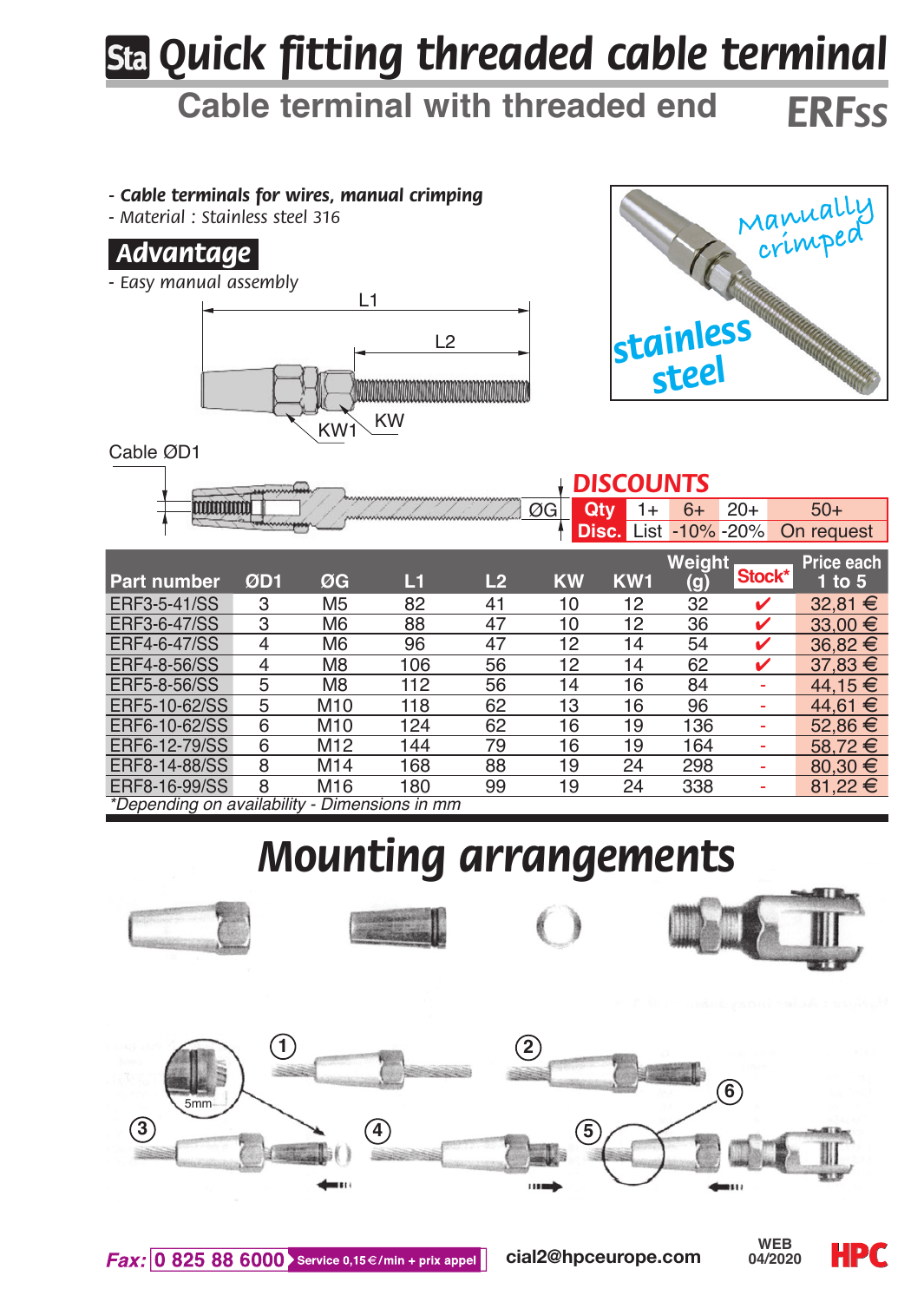### Our other products



Articulated levelling foot, pressed base Ø150, Ø 150



Crossed helical gear crossed axis at 90°, Machined plastic (delrin)



Articulated foot with sheet metal base Ø80, Articulated foot



Stainless/Polymer pillow block bearing, Polymer and stainless steel



**[BPVMss](https://shop.hpceurope.com/an/produit.asp?pk_campaign=PDF&prid=4723)** 

Stainless steel miniature ball transfer unit, Miniature to screw



V- rail guidance Simple Select® system, Rail with



Topball self-aligning linear bearing, Topball self-aligning



Elastic ringed latch, Hooks into a slot



Adjustable guide support bracket, Plastic





Compression springs in metre length steel. by the metre



Automatic chain tensioner, With steel sprocket



Fastener for aluminium profile, Angular joint



Stainless steel cable, Stainless steel



Quick fitting cable terminal, Eye version



Galvanised steel cable, Galvanised steel



PVC covered galvanised steel cable, Galvanised steel with